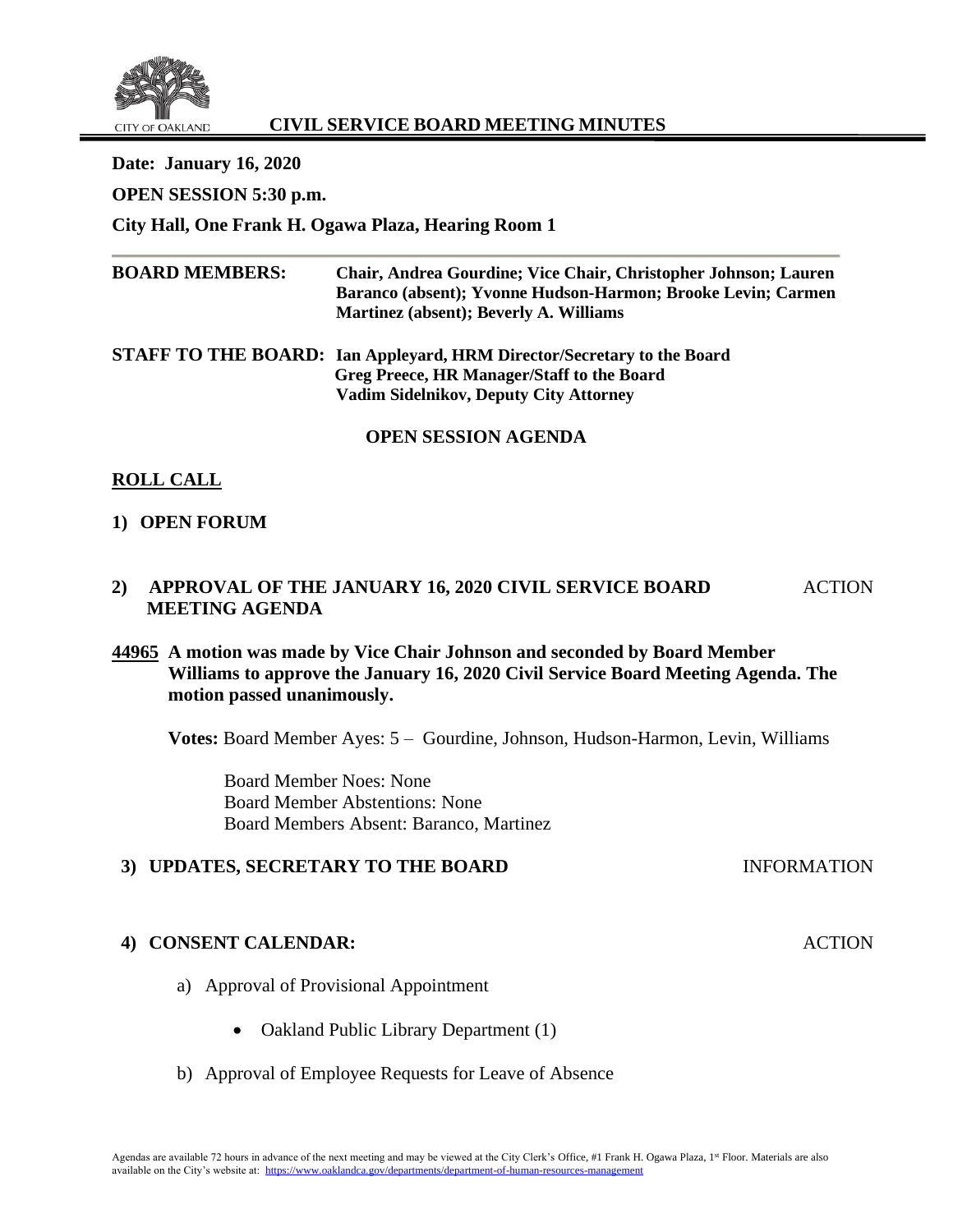• Human Resources Management (1)

#### c) Approval of Revised Classification Specifications

- Registered Veterinary Technician (formerly Veterinary Technician)
- Complaint Investigator III
- Transportation Engineer, Supervising

## **44966 A motion was made by Board Member Levin and seconded by Board Member Hudson-Harmon to approve the Consent Calendar: Provisional Appointments, Employee Requests for Leave of Absence, and Approval of Revised Classification Specifications. The motion passed unanimously.**

**Votes:** Board Member Ayes: 5 – Gourdine, Johnson, Hudson-Harmon, Levin, Williams

> Board Member Noes: None Board Member Abstentions: None Board Members Absent: Baranco, Martinez

### **5) OLD BUSINESS:**

a) Approval of December 19, 2019 Civil Service Board Meeting **Minutes** 

**Due to lack of quorum of members present at the December 2019 meeting, approval of the December 19, 2019 Civil Service Board Meeting Minutes will carry over to the February 2020 meeting.**

Board Member Noes: None Board Member Abstentions: None Board Members Absent: Baranco, Martinez

b) Approval of the July 18, 2019 Civil Service Board Meeting Minutes ACTION

## **Due to lack of quorum of members present at the July 2019 meeting, approval of the July 18, 2019 Civil Service Board Meeting Minutes will carry over to the February 2020 meeting.**

Board Member Noes: None Board Member Abstentions: None Board Members Absent: Baranco, Martinez **ACTION**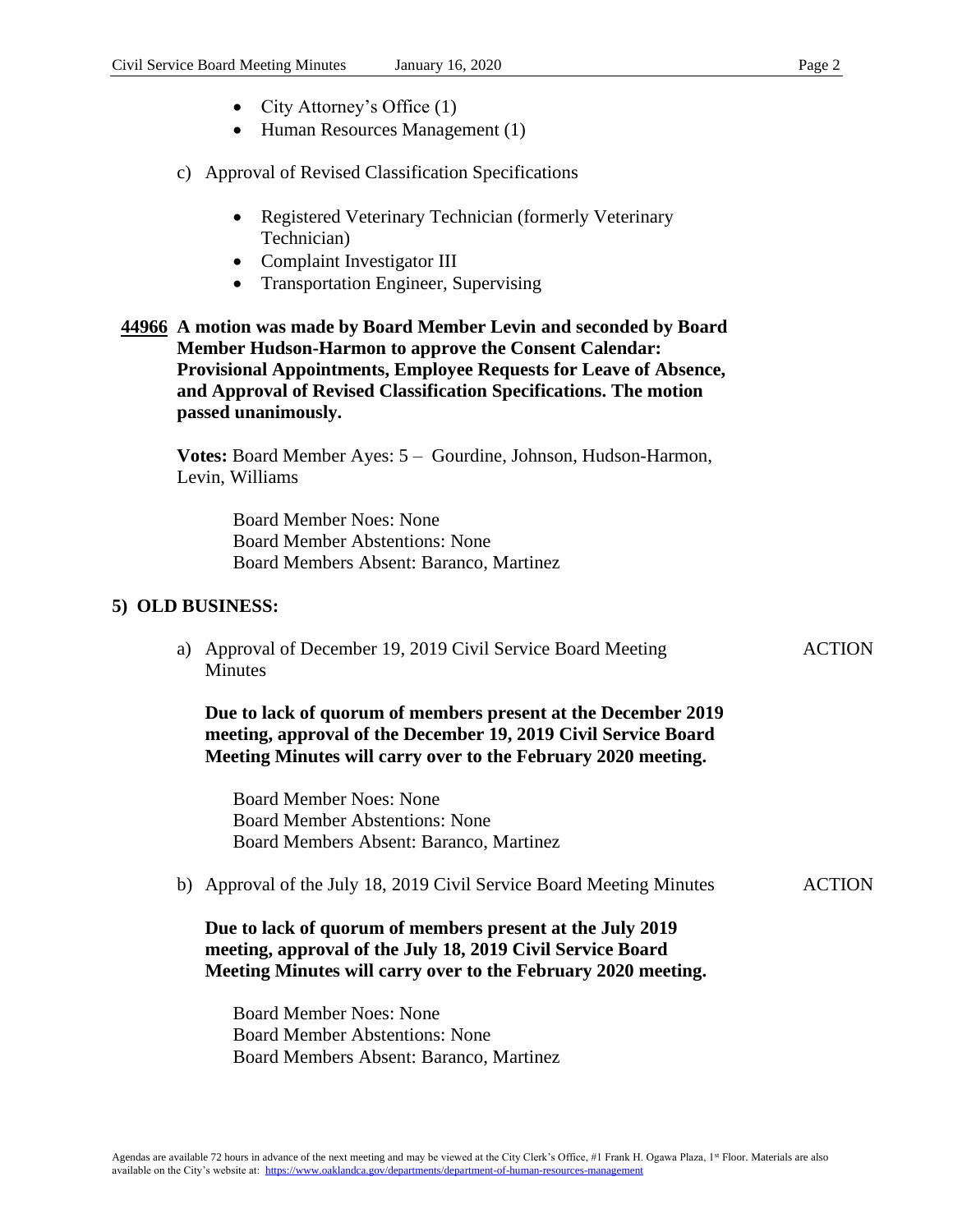|                  |                                                                                                                                                                                      | c) Determination of Schedule of Outstanding Board Items                                                                                                                                                                                                                                                                                         | <b>INFORMATION</b> |  |
|------------------|--------------------------------------------------------------------------------------------------------------------------------------------------------------------------------------|-------------------------------------------------------------------------------------------------------------------------------------------------------------------------------------------------------------------------------------------------------------------------------------------------------------------------------------------------|--------------------|--|
|                  |                                                                                                                                                                                      | Report received and filed.                                                                                                                                                                                                                                                                                                                      |                    |  |
|                  | d)                                                                                                                                                                                   | Informational Report on the Status of Temporary Assignments for<br>Temporary Contract Service Employees (TCSEs) and Exempt<br>Limited Duration Employees (ELDEs) Including a Report of the<br>Names, Hire Dates, and Departments of all ELDE's and TCSEs in<br>Accordance with the Memorandum of Understanding Between the<br>City and Local 21 | <b>INFORMATION</b> |  |
|                  | Report received and filed.                                                                                                                                                           |                                                                                                                                                                                                                                                                                                                                                 |                    |  |
|                  |                                                                                                                                                                                      | e) Update on Common Class Study                                                                                                                                                                                                                                                                                                                 | <b>INFORMATION</b> |  |
|                  |                                                                                                                                                                                      | There was no update at this meeting. The Board requested a schedule<br>of the remaining groups.                                                                                                                                                                                                                                                 |                    |  |
| 6) NEW BUSINESS: |                                                                                                                                                                                      |                                                                                                                                                                                                                                                                                                                                                 |                    |  |
|                  |                                                                                                                                                                                      | a) Approval of New Classification Specification for Veterinary Assistant                                                                                                                                                                                                                                                                        | <b>ACTION</b>      |  |
|                  | 44967 A motion was made by Vice Chair Johnson and seconded by Board<br>Member Williams to approve the New Classification for Veterinary<br>Assistant. The motion passed unanimously. |                                                                                                                                                                                                                                                                                                                                                 |                    |  |
|                  |                                                                                                                                                                                      | Votes: Board Member Ayes: 5 - Gourdine, Johnson, Hudson-Harmon,<br>Levin, Williams                                                                                                                                                                                                                                                              |                    |  |
|                  |                                                                                                                                                                                      | <b>Board Member Noes: None</b><br><b>Board Member Abstentions: None</b><br>Board Members Absent: Baranco, Martinez                                                                                                                                                                                                                              |                    |  |
|                  |                                                                                                                                                                                      | b) Census 2020 Presentation                                                                                                                                                                                                                                                                                                                     | <b>INFORMATION</b> |  |
|                  |                                                                                                                                                                                      | Presentation received.                                                                                                                                                                                                                                                                                                                          |                    |  |
|                  |                                                                                                                                                                                      | c) Approval of Revised Classification Specifications for Human<br><b>Resource Clerk and Human Resource Technician</b>                                                                                                                                                                                                                           | <b>ACTION</b>      |  |
|                  |                                                                                                                                                                                      | 44968 A motion was made by Board Member Hudson-Harmon and<br>seconded by Vice Chair Johnson to approve the revised classifications<br>for Human Resource Clerk and Human Resource Technician. The<br>motion passed unanimously.                                                                                                                 |                    |  |